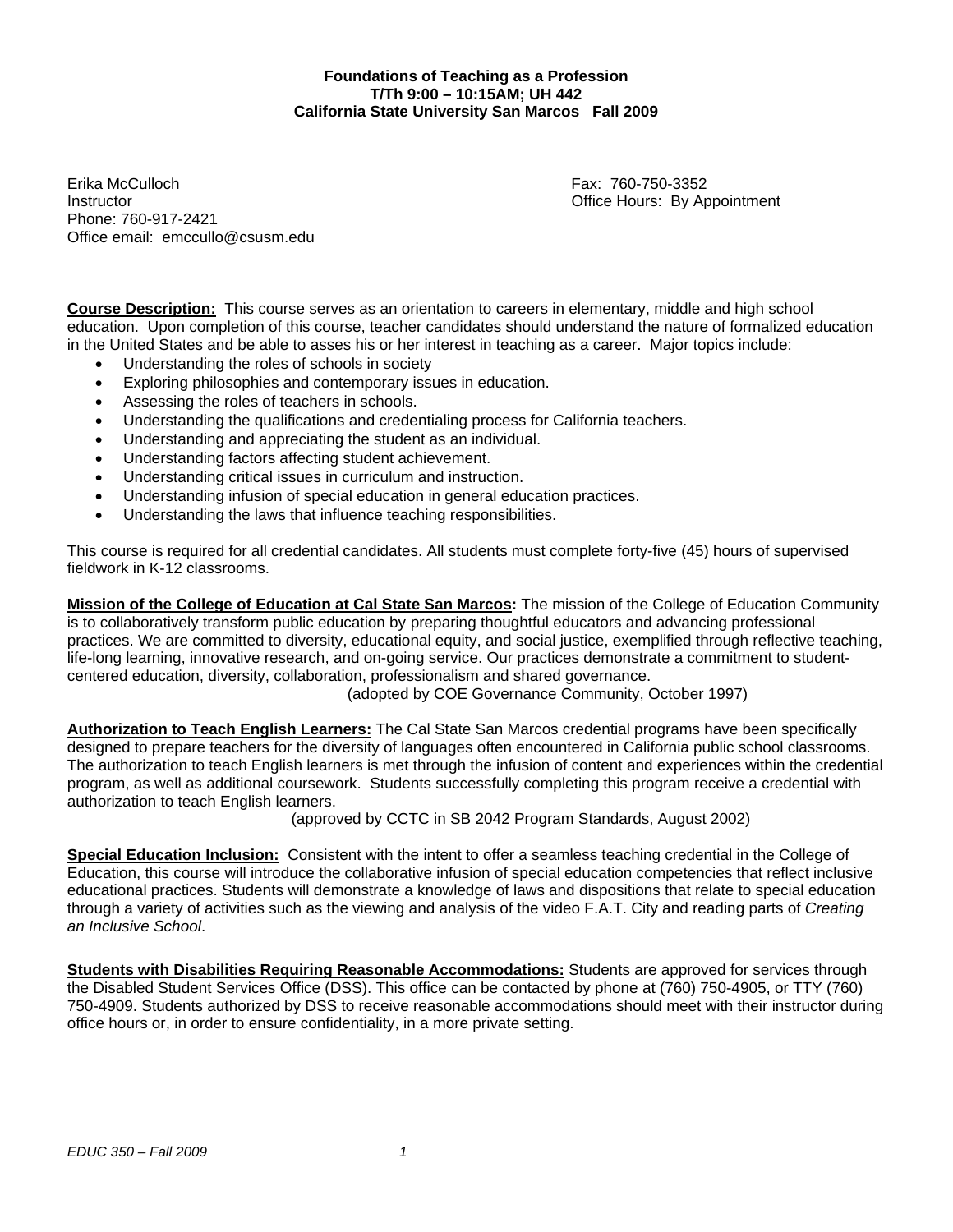**College of Education Attendance Policy:** Due to the dynamic and interactive nature of courses in the College of Education, all students are expected to attend all classes and participate actively. Absences and late arrivals/early departures will affect the final grade. A minimum grade of C+ is required in EDUC 350 to qualify as prerequisite for admission to the Cal State San Marcos teacher credential program. COE attendance policy states, "At a minimum, students must attend 80% of class time, or s/he may not receive a passing grade for the course at the discretion of the instructor. Individual instructors may adopt more stringent attendance requirements." Should students have extenuating circumstances, please contact the instructor as soon as possible. In this section of EDUC 350, the following attendance policy will apply: One class session may be missed without penalty to your grade. Each additional missed session will drop your final grade by 1/3 grade point (A to A-, A- to B+, etc.). If you miss four or more class sessions, you will receive an F.

**Credential Program Recommendations:** As one of several evaluation methods, EDUC 350 course instructors are asked for feedback concerning credential candidates who are applying for programs at Cal State San Marcos. Keep in mind that your professionalism and hard work in this class not only affect your course grade, but also indicate your readiness for a credential program.

**Fieldwork:** In addition to in-class work, assigned readings and projects, students will participate in forty-five (45) hours of supervised fieldwork assignments in a variety of public school settings. Details on the fieldwork are found on the WebCT site. Documentation of these hours is required to receive a grade in EDUC 350. Cal State San Marcos students are expected to adhere to professional standards in their dress and behavior in the field. Required clearances (fingerprints, TB test) are the responsibility of the student. A recommendation (usually from the classroom teacher where most of the fieldwork is done, also known as a Field Experience Recommendation) is a requirement for admission to the Cal State San Marcos Teacher Credentialing programs. If you need this form, you can download it from the course WebCT site.

## **All University Writing Requirement**

Every course at the university must fulfill the university's writing requirement of at least 2,500 words. In EDUC 350, this is accomplished through the following written assignments: Teacher Interview, Philosophy Paper, Reading Logs, and The Outsider.

#### **CSUSM Academic Honesty Policy**

Students will be expected to adhere to standards of academic honesty and integrity, as outlined in the Student Academic Honesty Policy. All written work and oral presentation assignments must be original work. All ideas/materials that are borrowed from other sources must have appropriate references to the original sources. Any quoted material should give credit to the source and be punctuated with quotation marks.

Students are responsible for honest completion of their work including examinations. There will be no tolerance for infractions. If you believe there has been an infraction by someone in the class, please bring it to the instructor's attention. The instructor reserves the right to discipline any student for academic dishonesty in accordance with the general rules and regulations of the university. Disciplinary action may include the lowering of grades and/or the assignment of a failing grade for an exam, assignment, or the class as a whole."

Incidents of Academic Dishonesty will be reported to the Dean of Students. Sanctions at the University level may include suspension or expulsion from the University.

#### **Plagiarism:**

As a student and future educator, each student is expected to do his/her own work and to contribute equally to group projects and processes. Plagiarism or cheating is unacceptable under any circumstances. If you are in doubt about whether your work is paraphrased or plagiarized see the Plagiarism Prevention for Students website http://library.csusm.edu/plagiarism/index.html. If there are questions about academic honesty, please consult the University catalog.

**Use of Technology:** Students are expected to demonstrate competency in the use of various forms of technology (i.e. word processing, electronic mail, WebCT6, use of the Internet, and/or multimedia presentations). Specific requirements for course assignments with regard to technology are at the discretion of the instructor. Keep a digital copy of all assignments for use in your teaching portfolio. All assignments will be submitted online. Details will be given in class.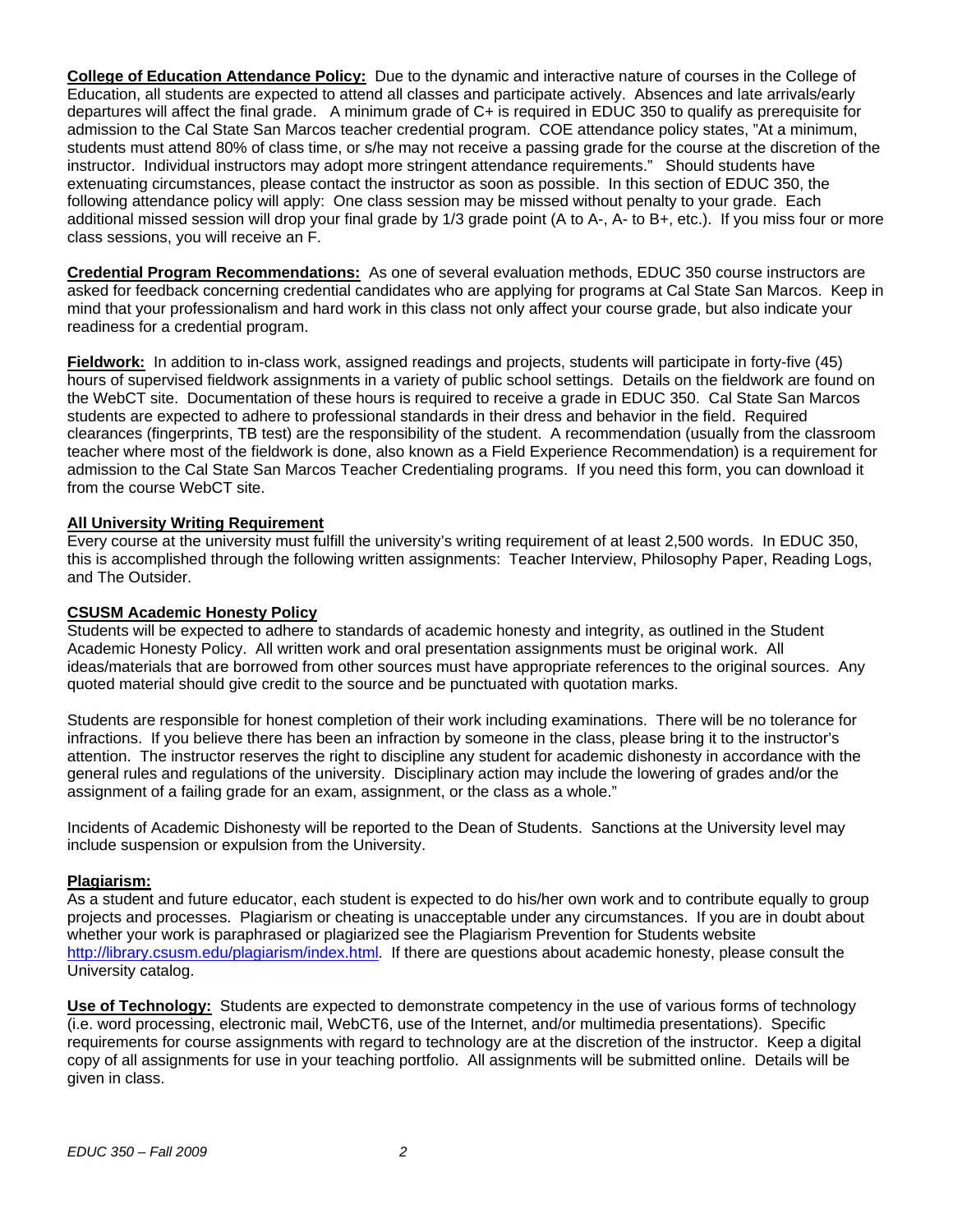## **Electronic Communication Protocol**

Electronic correspondence is a part of your professional interactions. If you need to contact the instructor, e-mail is often the easiest way to do so. It is my intention to respond to all received e-mails in a timely manner. Please be reminded that e-mail and on-line discussions are a very specific form of communication, with their own nuances and etiquette. For instance, electronic messages sent in all upper case (or lower case) letters, major typos, or slang, often communicate more than the sender originally intended. With that said, please be mindful of all e-mail and on-line discussion messages you send to your colleagues, to faculty members in the College of Education, or to persons within the greater educational community. All electronic messages should be crafted with professionalism and care. Things to consider:

- Would I say in person what this electronic message specifically says?
- How could this message be misconstrued?
- Does this message represent my highest self?
- Am I sending this electronic message to avoid a face-to-face conversation?

In addition, if there is ever a concern with an electronic message sent to you, please talk with the author in person in order to correct any confusion.

**Teaching Performance Expectation (TPE) for EDUC 350**: A primary goal of EDUC 350 is to begin the process of developing teacher candidates to become professional educators. The following TPE of the California Commission for Teacher Credentialing is expected to be met during this course:

## **TPE 12: Professional, Legal and Ethical Obligations**

Candidates are aware of their own personal values and biases and recognize ways in which these values and biases affect the teaching and learning of students. They resist racism and acts of intolerance. Candidates appropriately manage their professional time spent in teaching responsibilities to ensure that academic goals are met.

Candidates for a Teaching Credential understand and honor legal and professional obligations to protect the privacy, health, and safety of students, families, and other school professionals. They are aware of and act in accordance with ethical considerations and they model ethical behaviors for students. Candidates understand and honor all laws relating to professional misconduct and moral fitness.

### **Teaching Performance Assessment for Developing as a Professional Educator**

The successful completion of the personal philosophy assignment is a requirement for completion of this course and is a component of partially meeting the TPE described above. This statement will be used for assessment both in the course and at completion of the College of Education program. Retain an electronic copy of your statement for submission for your portfolio at the completion of your teacher education program.

**Class Discussions and Participation:** Students will engage in student-centered learning each class session, and will be expected to actively participate.

- Do you participate in class discussions productively, sharing your knowledge and understandings?
- Do you interact productively with your peers, taking on a variety of roles (leader, follower, etc.)?
- Do you contribute appropriately to group work—do you "do your share"?
- Are you able to accept others' opinions?
- Are you supportive of others' ideas?
- Do you support your peers during their presentations?
- Can you monitor and adjust your participation to allow for others' ideas as well as your own to be heard?

**Course Requirements:** Teacher education is a professional preparation program. It is expected that students will come to class prepared to discuss the readings, submit required assignments, and participate in class activities. Students are expected to adhere to academic honesty and integrity, standards of dependability, confidentiality and writing achievement. Because it is important for teachers to be able to effectively communicate their ideas to students, parents, colleagues, and administrators, writing that is original, clear and error-free is a priority for the College of Education. It is expected that work will be turned in on time. Please discuss individual issues with the instructor. Points will be deducted if assignments are submitted late (10% penalty per day late; no credit will be awarded if the assignment is one week late).

#### **Required Texts:**

Nieto, Sonia. (2006). *Why We Teach*. NY: Teachers College Press. ISBN 0807745936, Approximately \$12 - 20.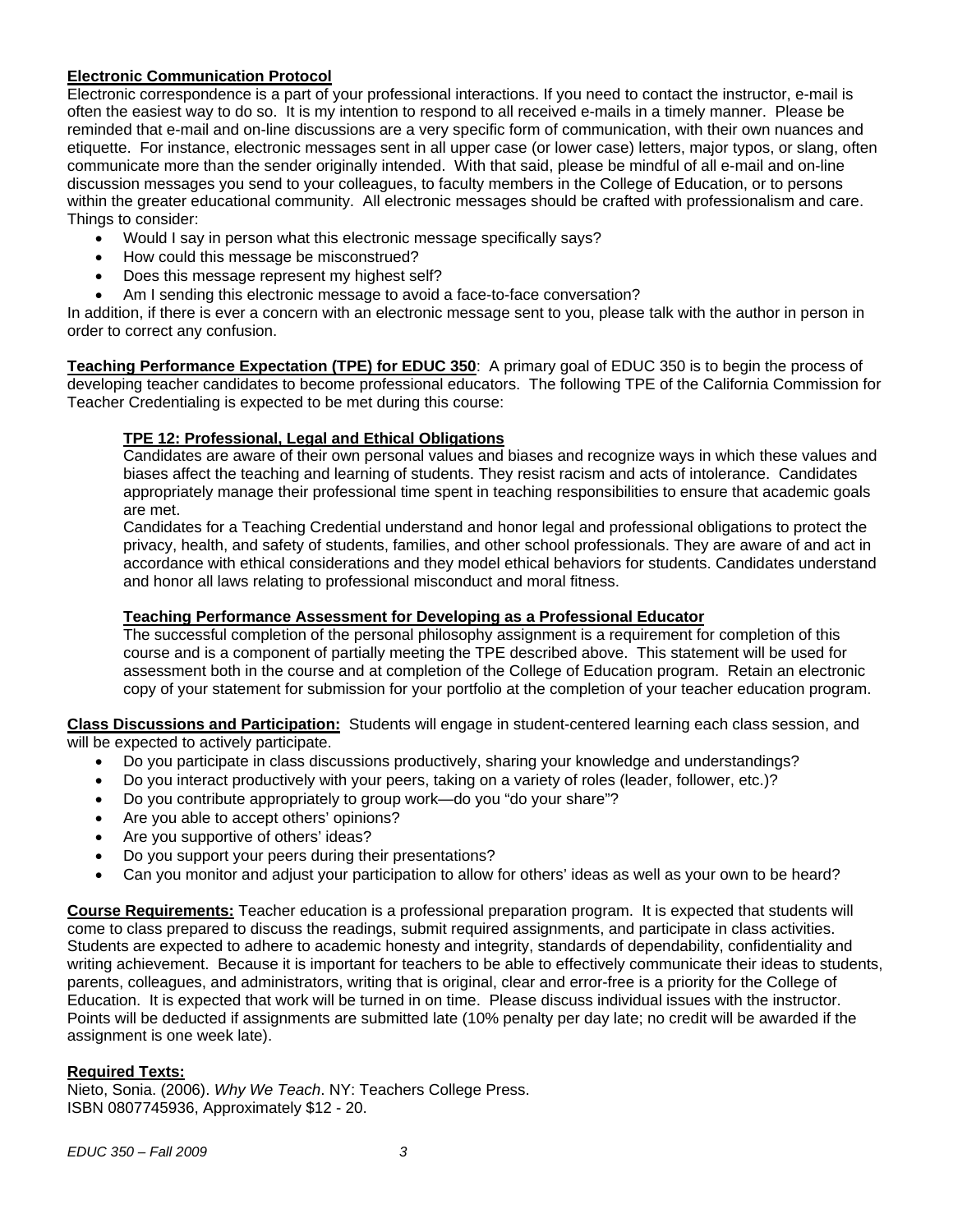Grant, Carl. A. & Gillette, Maureen. (2005). *Learning to Teach Everyone's Children: Equity, Empowerment and Education that is Multicultural.* Thomson & Wadsworth. ISBN 0-534-64467-8, Approximately \$ 45 - 65

Villa, R. A. and Thousand, J. S. (2005). *Creating an Inclusive School* (2nd ed.). Alexandria, VA: Association for Supervision and Curriculum Development. , ISBN 0-87120-251-4 Approximately \$12 - 25

#### **Assignments and grading:**

be submitted via the course WebCT6 site by the prior Friday at noon each week. 1. Reading log 10 points and the set of the set of the set of the set of the set of the set of the set of the set of the set of the set of the set of the set of the set of the set of the set of the set of the set of the se The reading log provides an opportunity to reflect on learning about teaching through the assigned readings for each week. In the reading log, do not summarize. Instead, respond to the readings: agree, disagree, note specific ideas, etc. Entries should be 1 paragraph in length. Log entries for the Tuesday/Thursday class must

Individual submissions are not graded; rather, their timely submission is noted and points are assigned on the basis of having completed the assignment for the semester. No credit will be given for late submissions. In extraordinary circumstances, if you do not have access to WebCT for a timely submission, you may email the log entry to me by Friday at noon at emccullo@csusm.edu. Later, when you have WebCT access, you will resubmit. Also, keep the syllabus schedule as the entries are not assigned in a chronological order.

2. Current events in education **5 points**  $\sim$  5 points **5 points** 

Sign up for a date when you will be responsible for presenting an item from the week's news in K-12 education (5 minutes maximum). The item may be from television, radio, internet (e.g., www.edweek.org/), newspaper, or magazine, and may pertain to local, national/, or international issues. You will summarize and present the importance of the news for your classmates. Be sure that you make a connection to future teachers in California if the news is from afar. After you present your current event, go to the WebCT site and submit a onesentence report as the "Current Events" assignment, so that you can receive credit. You must submit your report by **December 3.** 

- 3. Interview of a teacher 10 points and the set of a teacher 10 points of a teacher 10 points of a teacher 10 points of a teacher 10 points of a teacher 10 points of a teacher 10 points of a teacher 10 points of a teacher Details are below. The written report is due via the WebCT site on **September 17**.
- 4 The Outsider (Inclusion assignment) 10 points Details are below. The written report is due via the WebCT site on **October 22**.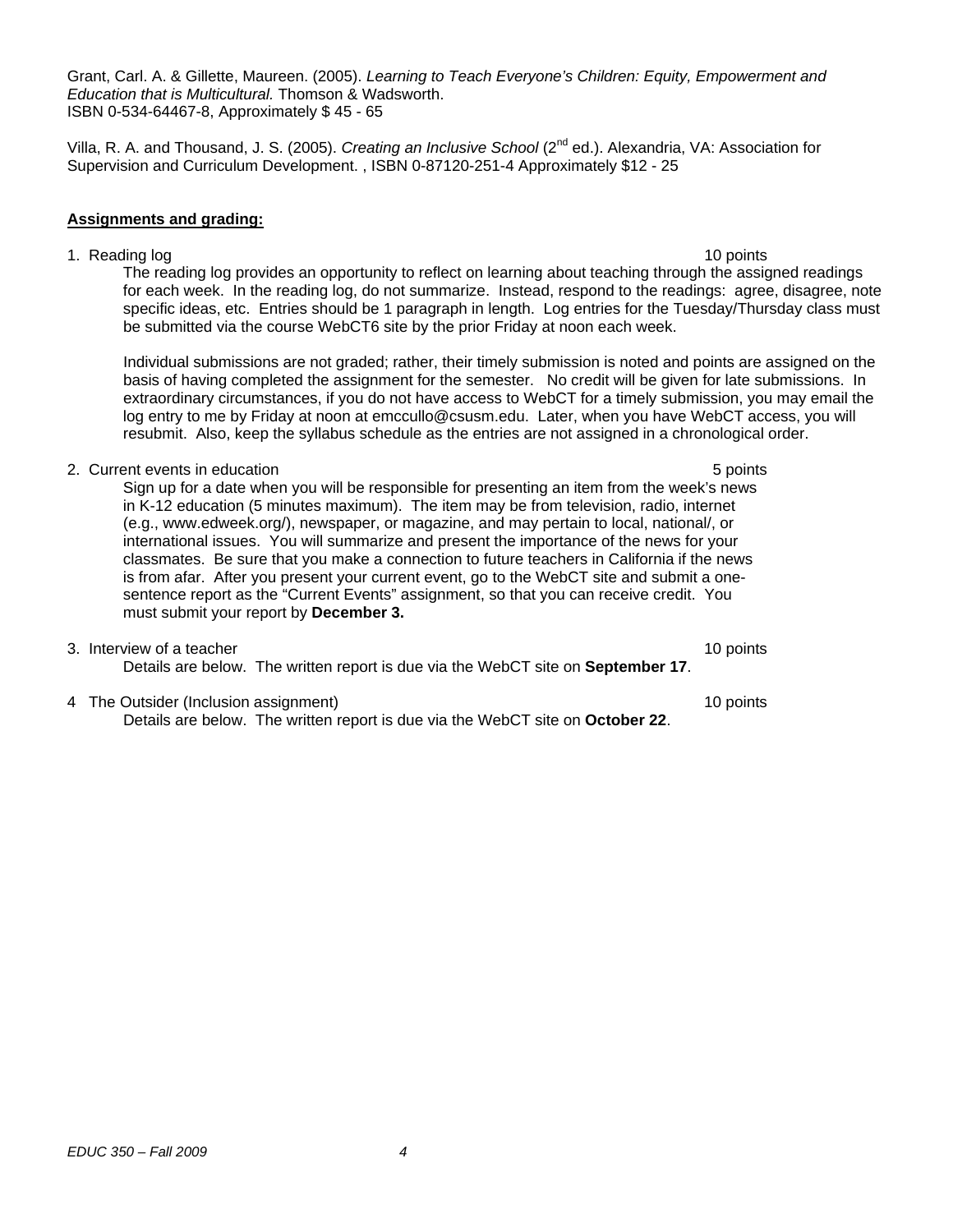#### 5. Classroom observation reports 20 points

Using the classroom observation instrument provided online, write up five observations in your field sites. The template is on the WebCT site under Fieldwork Instructions and is also on the College of Education website at the top of the syllabus webpage. You must submit one written observation from each of these four types of school settings: Elementary, Middle, High, and Special Setting; the fifth written observation is from any setting (your choice). Submit these via the WebCT site as instructed on **October 8 and November 24**. Turn in your Classroom Observation Record (timesheet) and Report Summary (distribution report) in class on **December 3**. If you do not complete the classroom observations, you will receive a grade of INC for the course.

6. Contemporary issues research 20 points

Choose (1) an issue that interests you (from the topics given to you by the instructor) and (2) one or two partners with whom to work. Research the issue and prepare an oral report to share in class. The report should describe and analyze the issue in approximately 15 minutes. You will present on **December 1, 3, 8 or 10.** When you present your research orally, provide a one-page summary and a reference list for your classmates. Each partner must submit the one-page summary to the WebCT site to receive credit for this assignment. The one-page handout is due to WebCT on **December 10**.

- 7. Personal philosophy of schooling, learning and teaching (TPE 12 Critical Assessment) 15 points Details are below. The written report is due via the WebCT site on **December 3**.
- 8. Participation 10 points and the set of the set of the set of the set of the set of the set of the set of the set of the set of the set of the set of the set of the set of the set of the set of the set of the set of the

This course is designed for active learning during class sessions. In order for this course to succeed for individuals and the group, students must come to class prepared to discuss assigned readings/topics and to participate in class activities. See details above in "Class Discussions and Participation." You will submit a self-assessment on WebCT by **December 10**. The instructor will consider your self-assessment when assigning points for this assignment.

Grades will be determined by the total number of points earned (100 points possible):

 $A = 93 - 100$  $A - 90 - 92$  $B+ = 87-89$  $B = 83 - 86$  $B - 80 - 82$  $C+= 77-79$  $C = 73 - 76$  $C = 70-72$  $D = 60 - 69$  $F = 0.59$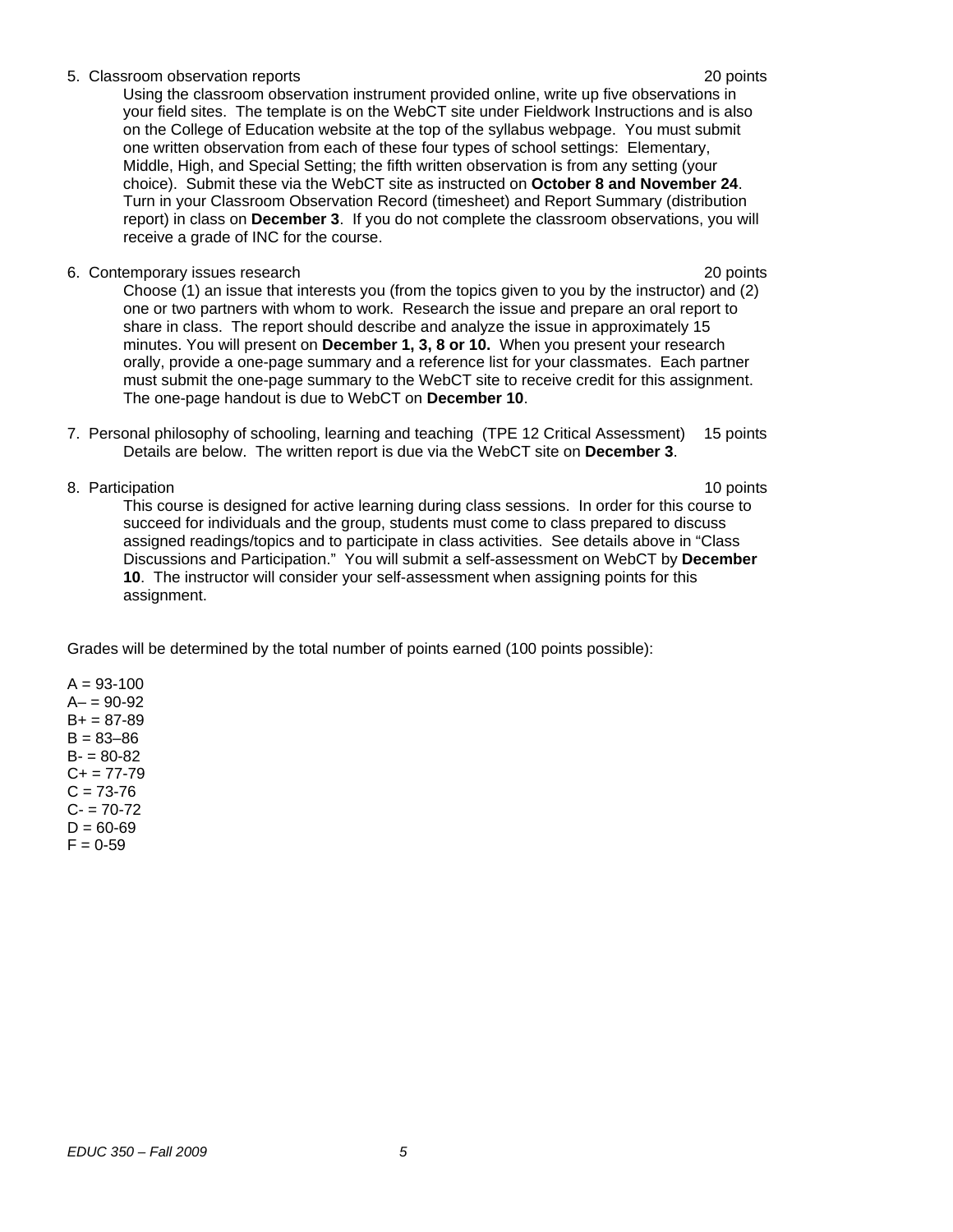## **Assignment: Interview of a Teacher**

In this assignment, you will interview a teacher and write a 3-4 page (1,500-2,000 word) summary of what you learned from him or her. Your purpose is to render a sketch so that your reader may be able to envision the teacher as a person with a distinct philosophy and experience.

#### *Gathering information:*

Interview a current or retired teacher who has had at least 3 years of full–time experience in elementary, middle, or secondary school classrooms. Suggested questions are:

Why did the teacher choose to enter teaching? How attractive was the profession to prospective teachers at that time? What were the other career paths available; were any others seriously considered? Does the teacher have any regrets about becoming a teacher?

What professional education did the teacher have? How helpful was it in learning to teach? At what point did the teacher feel comfortable as a teacher?

What were/are the teacher's goals for the education of students? Have these goals changed over the years?

What career moves (school buildings, grade level, special students, subject matter, etc.) has the teacher made? To what extent were those moves voluntary? For current teachers, are further moves desired? If so, what are they, and why?

What have been the major joys and frustrations of teaching? What would help increase the joys and minimize the frustrations? On what issues does the teacher feel strongly about making changes in the way that schooling occurs now?

How did/does the teacher learn about his/her students' lives and needs? How similar are the backgrounds of the teacher and his/her students? What have been the teacher's experiences with "culture shock" in working with students from different backgrounds?

What are some favorite memories from the teacher's classroom? Does the teacher tend to remember individual students or activities, or are the memories more general?

What does the teacher think of current "hot issues" in education such as the California High School Exit Exam and the No Child Left Behind Act? How does the teacher take action to address new reforms that impact his/her classroom?

What is the teacher's metaphor for "teaching" or "teacher"? What are the main features of the teacher's approach toward teaching? What has the teacher learned from being a teacher?

#### *Analysis:*

After collecting your information, think about what you have learned about this teacher. Focus on a few themes that best characterize what you have heard. Do not try to be all-inclusive. *Protect your teacher's confidentiality by using a pseudonym and masking identifying details.* 

In your analysis, incorporate what you have been learning about becoming and being a teacher. How does your teacher fit within the material addressed in your readings and in class? What issues are raised through your interview? What are the implications of your interview as you think about becoming a teacher? Be sure you include at least one reference to the readings/discussions we have in class.

#### *Criteria for evaluation:*

Exemplary papers are characterized by:

Completeness of description of the teacher's experiences and views Explanation of how the teacher interview relates to your thinking about teaching Integration of coursework (readings + discussions) into the analysis Correct grammar, syntax, spelling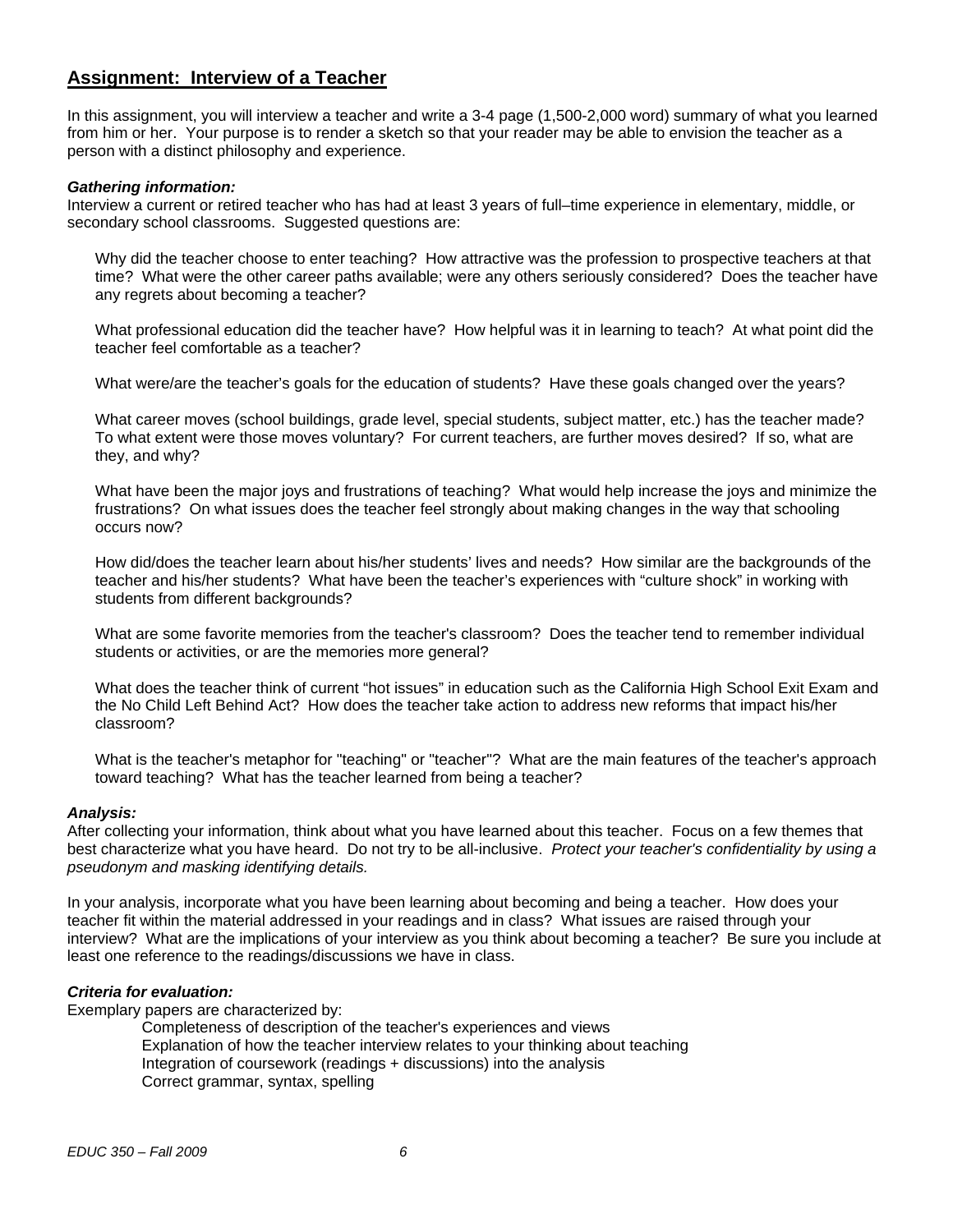# **Assignment—The Outsider**

Many students with special needs come to view themselves as "outsiders" because they are labeled as different from the typical student. But most of us experienced some sense of being an outsider during our K-12 years. After reading chapters 1-3 in Villa/Thousand's *Creating an Inclusive School* and at least two of the *Voices of Inclusion*, write a reflective essay (2 to 3 pages, or 1,000-1,500 words) in which you comment on your own (or a friend's) school experience in which you may have felt like an outsider. Reasons could include differences due to gender, religion, looks, beliefs/interests, family situation, academic ability, etc. Make at least one specific connection to the VT text. Consider the following questions:

What personal characteristics fostered your (or your friend's) feelings of being an outsider? How did you react to and cope with the situation? Did you share your experience with any teachers or other school personnel? Did any of them assist you? What could school staff, parents or friends have done to help? In what ways did this experience change you? Did you "learn" from this experience? How might this experience make you a more sensitive and effective teacher?

*Criteria for evaluation:* Exemplary papers are characterized by: Addressing the questions above in a thoughtful/analytical manner Integration of the Villa/Thousand text in the paper Correct grammar, syntax, spelling

## **Assignment: Philosophy of Schooling, Learning, and Teaching**

Write a 4-5 page paper (2,000-2,500 word) that explains your personal philosophy of schooling, learning and teaching. Follow the template below, and self-assess before you turn in the paper.

## **Paper Introduction**

Describe the level of schooling and subject field(s) you hope to teach. Name your philosophy (or combination of philosophies) as described by Grant & Gillette Ch 8. Explain why you are attracted to this philosophical stance. Is it due to your own schooling and/or background, what you've seen in schools since your own school days, the influence of particular persons, texts, other experiences with children/youth, etc.?

## **Nature of schooling**

Describe what you believe is the purpose of schooling in a democracy. How will you as a teacher help achieve these purposes? Give at least one concrete example of how you will interact with your students in light of your beliefs.

## **Nature of the learner**

Describe what you believe is the nature of the learner. What are your thoughts about the students you will teach? What do they need from a teacher? Give at least one concrete example of how you will interact with your students in light of your beliefs.

#### **Nature of the teaching/learning process**

Describe what you believe is the nature of the teaching/learning process?. What do you believe counts as knowledge and how should it be presented? How will you as a teacher use subject matter and other experiences to guide students toward meaningful learning activities? Give at least one concrete example of how you will interact with your students in light of your beliefs.